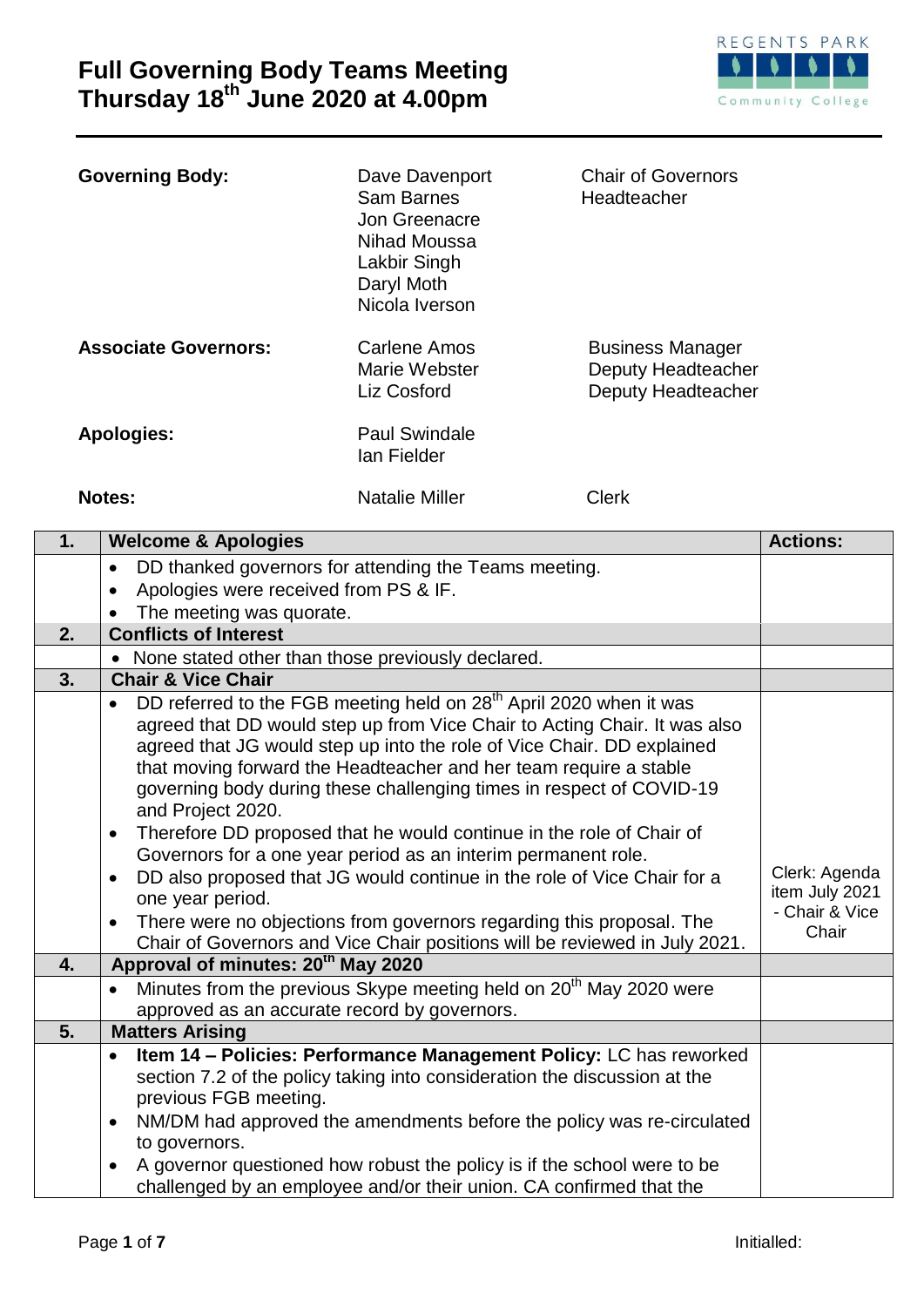

|    | policy is not a statutory policy and is used as good practice by Regents<br>Park. The policy has been sourced from The Key and would have been<br>approved by their legal team before being published. The policy was then<br>adapted to meet Regents Park's needs. Following discussion the<br>Performance Management policy was approved by governors.<br><b>Item 16 – Next Meeting Date:</b> Following discussion at the last meeting<br>and subsequent email communication from governors, it had been agreed<br>to hold the June meeting virtually via Teams.<br>DD recommended to governors that it would be beneficial if they were able<br>to visit the school site before the next meeting. A site visit would provide<br>an understanding of the position the school currently finds itself in trying to<br>manage the Project 2020 building works in the midst of a pandemic with<br>ever changing guidance from the government. |  |
|----|---------------------------------------------------------------------------------------------------------------------------------------------------------------------------------------------------------------------------------------------------------------------------------------------------------------------------------------------------------------------------------------------------------------------------------------------------------------------------------------------------------------------------------------------------------------------------------------------------------------------------------------------------------------------------------------------------------------------------------------------------------------------------------------------------------------------------------------------------------------------------------------------------------------------------------------------|--|
| 6. | <b>Headteachers Update</b>                                                                                                                                                                                                                                                                                                                                                                                                                                                                                                                                                                                                                                                                                                                                                                                                                                                                                                                  |  |
|    | The Headteacher's Report had been circulated prior to the meeting and<br>governors had been invited to submit questions. The following points were<br>noted:                                                                                                                                                                                                                                                                                                                                                                                                                                                                                                                                                                                                                                                                                                                                                                                |  |
|    | Timeline of UK school closures noted.                                                                                                                                                                                                                                                                                                                                                                                                                                                                                                                                                                                                                                                                                                                                                                                                                                                                                                       |  |
|    | <b>UniFrog Impact Report:</b>                                                                                                                                                                                                                                                                                                                                                                                                                                                                                                                                                                                                                                                                                                                                                                                                                                                                                                               |  |
|    | The UniFrog COVID-19 Impact Report shares interesting data on the                                                                                                                                                                                                                                                                                                                                                                                                                                                                                                                                                                                                                                                                                                                                                                                                                                                                           |  |
|    | effect of the pandemic on students' wellbeing and next steps.                                                                                                                                                                                                                                                                                                                                                                                                                                                                                                                                                                                                                                                                                                                                                                                                                                                                               |  |
|    | The report states that students are finding the situation challenging with<br>$\bullet$<br>one in two students reporting that the pandemic has negatively affected<br>their motivation to continue studying.                                                                                                                                                                                                                                                                                                                                                                                                                                                                                                                                                                                                                                                                                                                                |  |
|    | Secondary HT's and Universities are extremely concerned regarding the<br>$\bullet$                                                                                                                                                                                                                                                                                                                                                                                                                                                                                                                                                                                                                                                                                                                                                                                                                                                          |  |
|    | long term impact and expect the recovery to be long term.<br>The report found that 80% of students with good levels of support felt                                                                                                                                                                                                                                                                                                                                                                                                                                                                                                                                                                                                                                                                                                                                                                                                         |  |
|    | $\bullet$<br>positive about the future compared to 44% of students who have not been<br>well supported.                                                                                                                                                                                                                                                                                                                                                                                                                                                                                                                                                                                                                                                                                                                                                                                                                                     |  |
|    | SB was pleased to report that RP staff have worked hard at keeping in<br>touch with students offering support and guidance.                                                                                                                                                                                                                                                                                                                                                                                                                                                                                                                                                                                                                                                                                                                                                                                                                 |  |
|    | The report also found that 30% of students are spending over 6 hours per<br>$\bullet$<br>day online on social media. This may bring challenges when children are<br>back in school as they will not have access to their phones whilst in<br>lessons.                                                                                                                                                                                                                                                                                                                                                                                                                                                                                                                                                                                                                                                                                       |  |
|    | There is growing uncertainty around apprenticeships with a 49% fall in the<br>$\bullet$<br>number of shortlists being made. This is a real concern for students who<br>were planning on starting following this path.                                                                                                                                                                                                                                                                                                                                                                                                                                                                                                                                                                                                                                                                                                                       |  |
|    | <b>Teaching &amp; Learning:</b>                                                                                                                                                                                                                                                                                                                                                                                                                                                                                                                                                                                                                                                                                                                                                                                                                                                                                                             |  |
|    | Work continues on the recovery curriculum plan.                                                                                                                                                                                                                                                                                                                                                                                                                                                                                                                                                                                                                                                                                                                                                                                                                                                                                             |  |
|    | Option taster lessons continue.                                                                                                                                                                                                                                                                                                                                                                                                                                                                                                                                                                                                                                                                                                                                                                                                                                                                                                             |  |
|    | Work packs continue to be delivered to home and collected from school.                                                                                                                                                                                                                                                                                                                                                                                                                                                                                                                                                                                                                                                                                                                                                                                                                                                                      |  |
|    | Regents Park students were engaged with the Tassomai online learning                                                                                                                                                                                                                                                                                                                                                                                                                                                                                                                                                                                                                                                                                                                                                                                                                                                                        |  |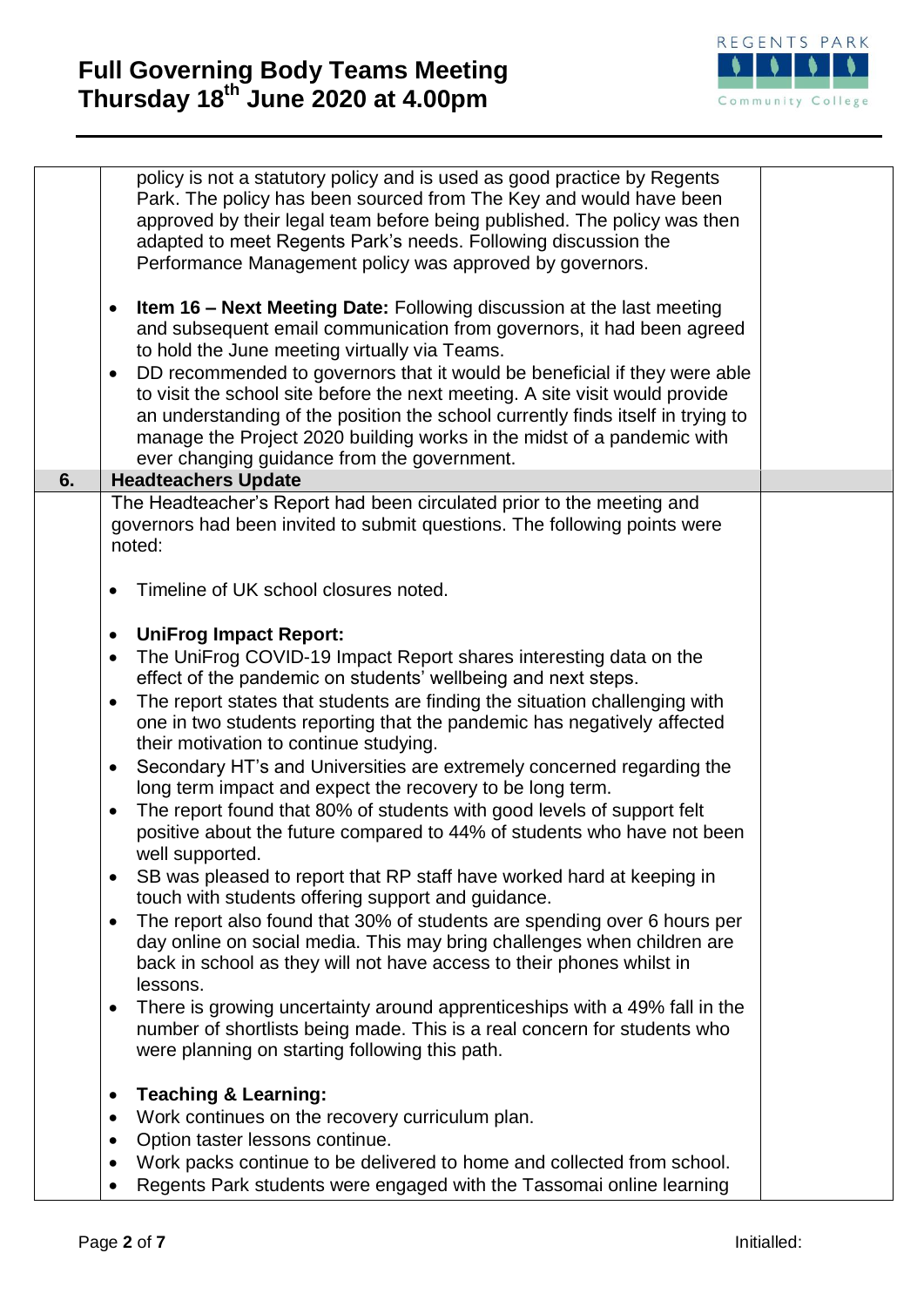

|                                       | programme before the school closure which has proved to be a real<br>advantage for them.                                                                                                                                                                                                                                                                                                                                                                                                                                                                                                                                                                                                                                                                                                                                                                                                                                                                                                                                                  |                                                                            |
|---------------------------------------|-------------------------------------------------------------------------------------------------------------------------------------------------------------------------------------------------------------------------------------------------------------------------------------------------------------------------------------------------------------------------------------------------------------------------------------------------------------------------------------------------------------------------------------------------------------------------------------------------------------------------------------------------------------------------------------------------------------------------------------------------------------------------------------------------------------------------------------------------------------------------------------------------------------------------------------------------------------------------------------------------------------------------------------------|----------------------------------------------------------------------------|
| ٠                                     | Loom lessons have also been introduced and could possibly be used for<br>assemblies and CPD moving forward.                                                                                                                                                                                                                                                                                                                                                                                                                                                                                                                                                                                                                                                                                                                                                                                                                                                                                                                               |                                                                            |
| ٠<br>٠<br>$\bullet$<br>٠<br>٠         | DM explained that the Science department have been recording lessons<br>using Loom which students can access on Google Classroom. DM will<br>forward an example to the clerk who will share with governors.<br>The gap between PP/Non PP students has also been reduced across year<br>groups and SEN students are also now more engaged.<br>Credit is given to the Year Heads and Tutor Teams for persevering with<br>contacting students and parents. During these calls it became apparent<br>that some students required paper to complete work as they didn't have<br>access to online learning platforms.<br>SB confirmed that 17 laptops have been gifted from the local authority. It<br>was hoped that more would be received but the eligibility criteria changed<br>which reduced the number of laptops received. The laptops, which belong<br>to the school rather than the pupil, have been issued to vulnerable<br>students in need of learning support.<br>PSHE: The new RSE [Relationships and Sex Education] will become | DM: Forward<br>Loom Science<br>lessons links<br>[clerk to<br>circulate]    |
|                                       | mandatory from September 2020. Parental, student and governor<br>consultation/approval will be required for changes to the curriculum. The<br>DfE have published additional guidance and are giving schools extra time<br>to introduce RSE.                                                                                                                                                                                                                                                                                                                                                                                                                                                                                                                                                                                                                                                                                                                                                                                               |                                                                            |
| ٠<br>٠                                | <b>Y10:</b> There has been an improvement with the engagement of Y10 - an<br>increase of 7% shows that 80% of students are now completing work.<br>The year group were asked to complete a survey regarding future lessons.<br>48 responses were received. The data indicates that 30% of the year<br>group would like core subject lessons in English, Maths & Science. Going<br>forward the plan is to offer one session per week for each subject.<br>A governor asked if it would be practical to record lessons so that all<br>students had access remotely. Lessons in school will be of university<br>lecture style and it could be helpful for students to have access to these.<br>SB/LC will explore this option further.                                                                                                                                                                                                                                                                                                       | School Action:<br>SB/LC: Explore<br>possibility of<br>recording<br>lessons |
| ٠<br>$\bullet$<br>٠<br>$\bullet$<br>٠ | <b>Future Planning for Y6:</b><br>SB explained that it has been decided to move forward with remote<br>transition for Y6. Students will not be invited into school before the end of<br>the summer term. This decision has been made partly to protect the<br>primary schools as they need to keep their Y6 social bubbles secure.<br>Packs have been made available in reception for Y6 students to collect<br>and 88 have been collected so far this week.<br>Y7 Head of Year has been busy arranging Zoom meetings with Y6<br>students which will aid the school in trying to get to know them.<br>Guidance is awaited from the government regarding Catch Up Summer<br>Schools.                                                                                                                                                                                                                                                                                                                                                       |                                                                            |
|                                       |                                                                                                                                                                                                                                                                                                                                                                                                                                                                                                                                                                                                                                                                                                                                                                                                                                                                                                                                                                                                                                           |                                                                            |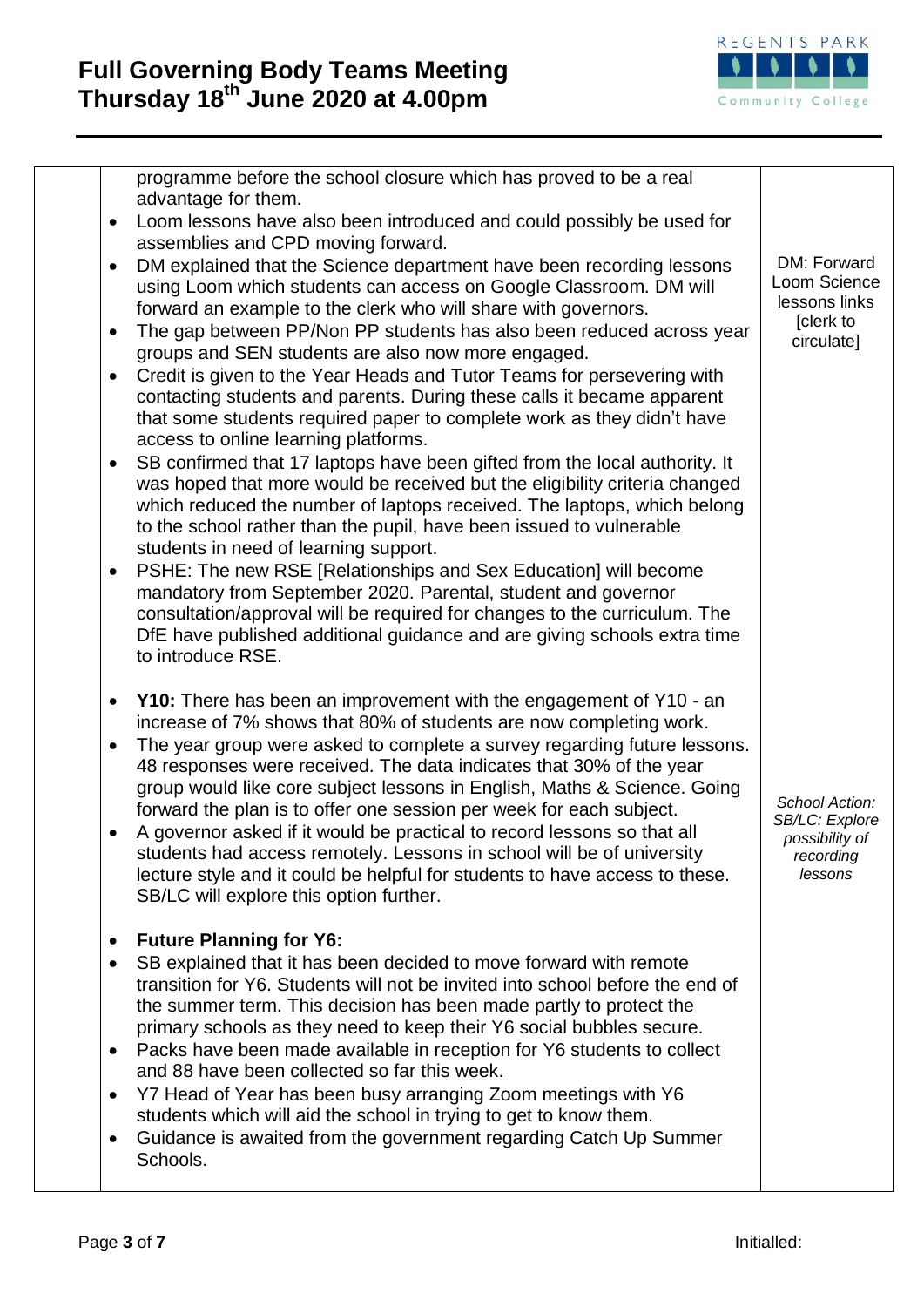

### **Future Planning for Y11:**

- In response to an emailed question from a governor, SB confirmed that Y11 students continue to be contacted by staff with a key focus on the most vulnerable students.
- Y11 will be taken off roll on the last Friday in June however they will remain on the data system until the end of the summer term.
- There has not yet been any confirmation that Y11 will continue to receive free school meals during the summer break.
- In response to a question, SB advised that the data for Y11 suggests that students who applied and were accepted to college will continue on this path. Some students are already working online with Barton Peveril, Peter Symonds and Richard Tauntons and are attending virtual taster days. There is a concern that some may not attend. NEET data will be available in the Autumn term.

# **Tracking of Vulnerable Students:**

- The comprehensive LA safeguarding document is no longer required to be completed on a weekly basis as the LA are moving to a 3 weekly audit call to the school. However, Regents Park have decided to continue completing the document for their own safeguarding records.
- Social care services provided by the LA have caused concern during the school closure. There seems to have been a lack of engagement with families. Concerns have been raised at the highest level addressing this.

# **Staffing:**

- Staff wellbeing continues to be monitored. All concerns raised have not been work related but were for personal reasons relating to COVID-19.
- Interviews for new staff members have continued with some taking place remotely. New starters and leavers were summarised. Interviews for a Behaviour Support Worker are being held this week.
- Staff who are leaving this term will be invited back in the future when restrictions are lifted for a farewell gathering.

#### **Phase 1 Action Plan:**

- An information leaflet was created by LC for parents/carers and students. The leaflet explained the process of coming into school to attend an IAG session with a teacher.
- The leaflet received excellent feedback from parents stating that it had given them the confidence to come into school.
- KS3 IAG attendance: 45 x Y7 / 56 x Y8 / 41 x Y9.
- The action plan includes 3 blocks of students; KS3, Key Worker and Vulnerable. The IAG staffing team will not be involved with the core staff.
- The hall could be used for lessons, possibly one per day with tables spread out to comply with the 2 meter social distancing regulation.

**Discussion:** A governor asked what plans the school have in place going forward, how will lessons be delivered? MWE explained that a recovery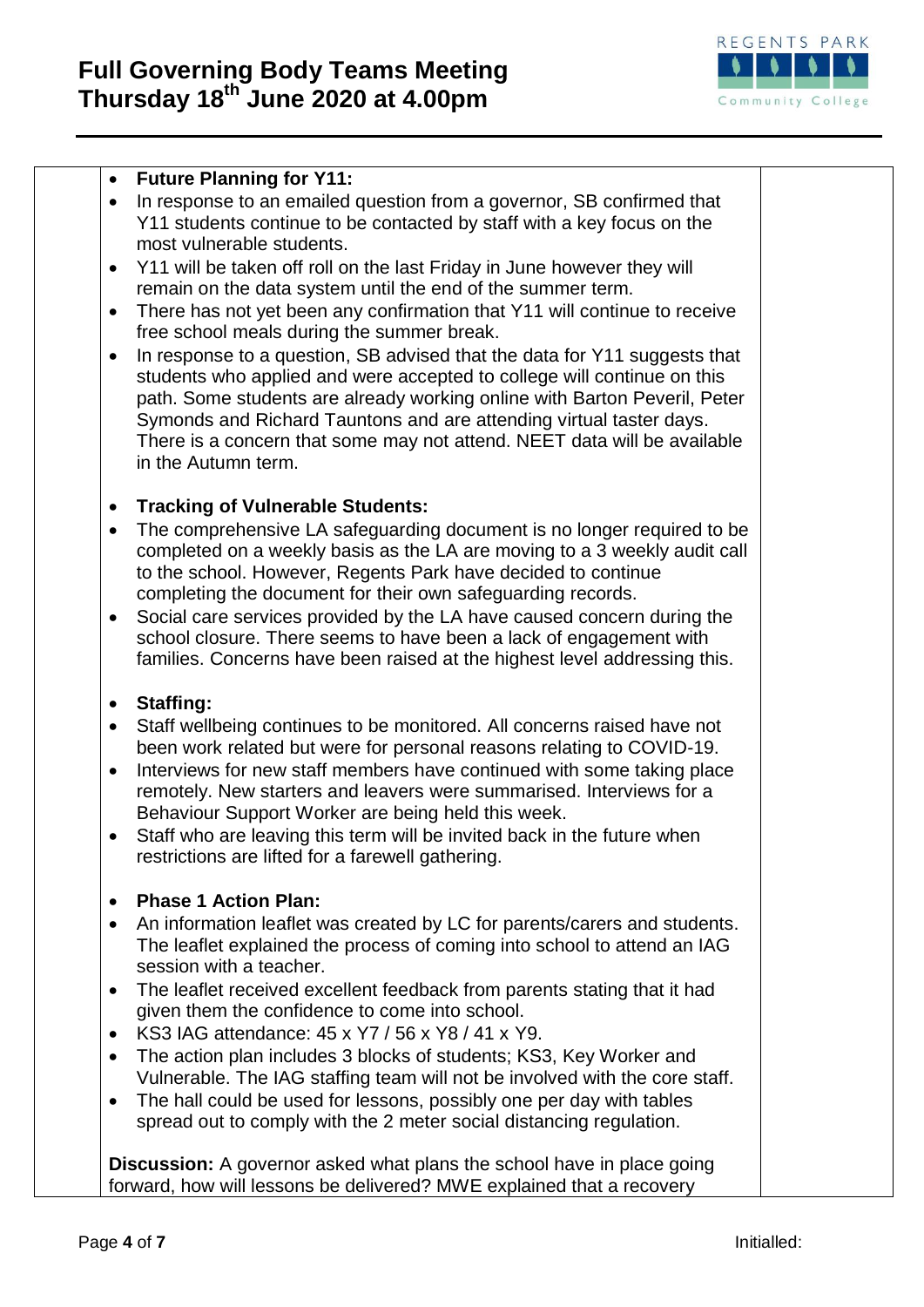# **Full Governing Body Teams Meeting Thursday 18th June 2020 at 4.00pm**



|    | curriculum action plan is underway and includes blended lessons with some<br>lessons in school and some remotely. Planning takes into consideration the<br>possibility that there could be a second wave of the virus. SB added that<br>some students have adapted well to remote working and like working from<br>home as they are able to concentrate fully on their learning with no<br>distractions. Other students have found this a challenge and have not<br>engaged with lessons at all. The challenge continues on how all learners<br>can be engaged.<br>A governor praised the efforts that Regents Park staff have made<br>throughout this difficult time. Regents Park is an example for other schools<br>in the way that it has and continues to support and safeguard students.<br>Effective planning is underway for more students to return to site as<br>restrictions ease. SB added that staff are considering the behaviour<br>challenges that having more students on site will bring as there will also<br>social distancing rules in place.                                                                                                                                    |  |
|----|-------------------------------------------------------------------------------------------------------------------------------------------------------------------------------------------------------------------------------------------------------------------------------------------------------------------------------------------------------------------------------------------------------------------------------------------------------------------------------------------------------------------------------------------------------------------------------------------------------------------------------------------------------------------------------------------------------------------------------------------------------------------------------------------------------------------------------------------------------------------------------------------------------------------------------------------------------------------------------------------------------------------------------------------------------------------------------------------------------------------------------------------------------------------------------------------------------|--|
|    | <b>Project 2020:</b> SB informed governors that she has raised concerns with<br>the local authority that the contractors have ceased work because a<br>document had not been signed by them. SB is extremely concerned that<br>the school will not meet the completion deadline. This would have serious<br>implications if the government direct a whole school return in September<br>2020.<br>The Capital Assets Team have been made aware and a response is<br>awaited. Morgan Sindall have confirmed that they are unable to restart<br>work until they have received the go ahead from the Capital Assets Team.<br>A meeting on site is planned for tomorrow and an update should be<br>provided following this.<br>The building work has left the school in a poor state. There is no roof in<br>places, no ceilings and scaffolding everywhere leaving no playground<br>space.<br>Governors agreed that a rapid response from the local authority is<br>required and it may be necessary to hold an emergency governors<br>meeting. SB will propose a governors meeting to the LA if a response is<br>not received. Governors pledged their full support to SB in dealing with<br>this issue. |  |
| 7. | <b>Risk Register - Monitor &amp; Review</b>                                                                                                                                                                                                                                                                                                                                                                                                                                                                                                                                                                                                                                                                                                                                                                                                                                                                                                                                                                                                                                                                                                                                                           |  |
|    | Governors agreed that the local authority Risk Register that had been<br>circulated since the last meeting was too broad.<br>The Safeguarding Risk Register is no longer being used by the local<br>$\bullet$<br>authority.                                                                                                                                                                                                                                                                                                                                                                                                                                                                                                                                                                                                                                                                                                                                                                                                                                                                                                                                                                           |  |
|    | A fire risk assessment has been completed and will be reviewed as and<br>when updated government guidance is received.                                                                                                                                                                                                                                                                                                                                                                                                                                                                                                                                                                                                                                                                                                                                                                                                                                                                                                                                                                                                                                                                                |  |
| 8. | <b>Health &amp; Safety / Safeguarding Update</b>                                                                                                                                                                                                                                                                                                                                                                                                                                                                                                                                                                                                                                                                                                                                                                                                                                                                                                                                                                                                                                                                                                                                                      |  |
|    | CA summarised the report which had been circulated prior to the meeting.<br>$\bullet$<br>IAG style meetings have increased the number of staff and students on<br>site. A one way system has been introduced with IAG visitors using a                                                                                                                                                                                                                                                                                                                                                                                                                                                                                                                                                                                                                                                                                                                                                                                                                                                                                                                                                                |  |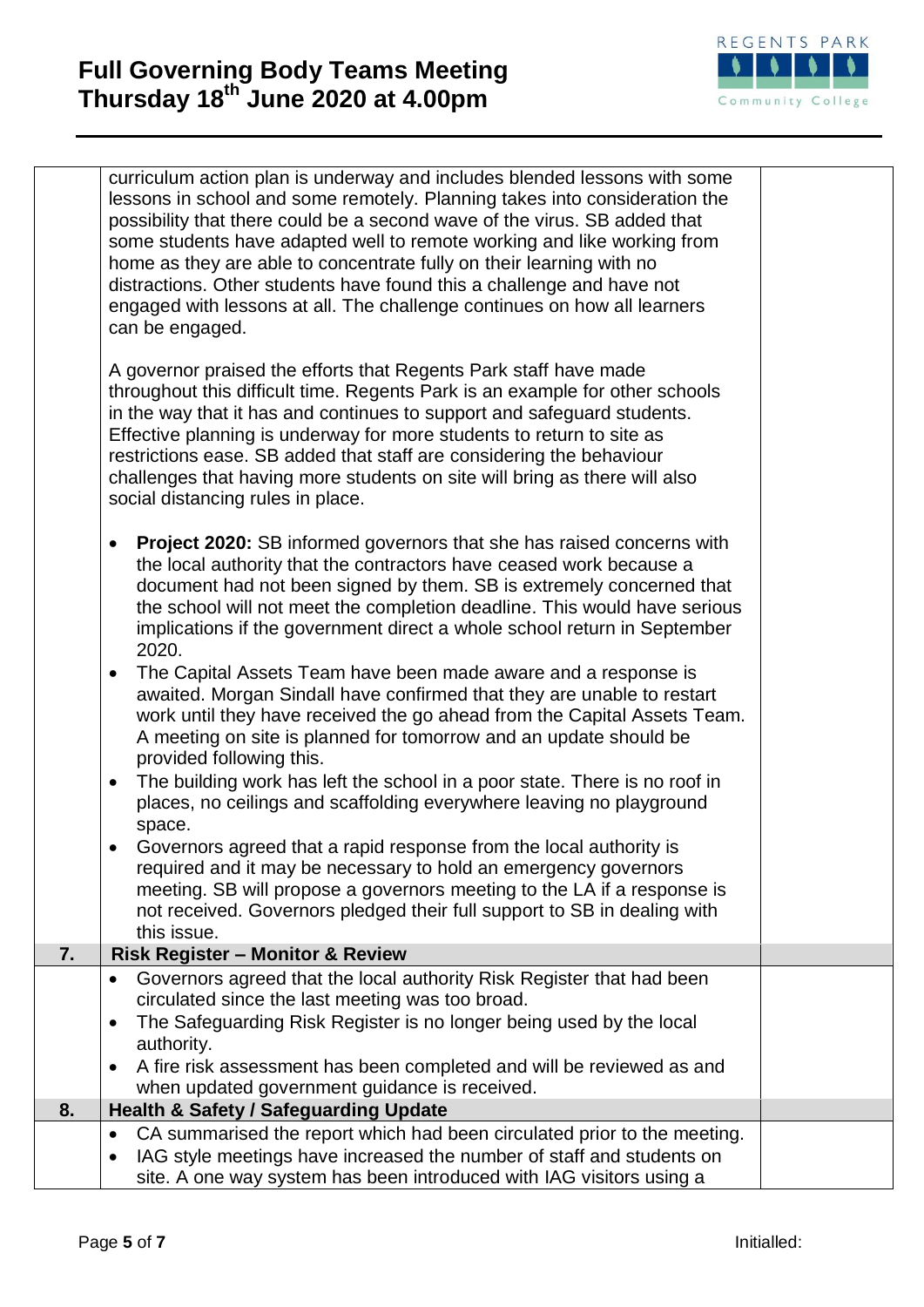

|     | different entrance and exit.                                                                                                                                              |                            |
|-----|---------------------------------------------------------------------------------------------------------------------------------------------------------------------------|----------------------------|
|     | With increasing numbers on site existing bubbles will soon be full. LC/CA<br>$\bullet$                                                                                    |                            |
|     | are working hard to monitor the capacity and increase where necessary.                                                                                                    |                            |
|     | Key worker and vulnerable students use a different exit to those attending<br>$\bullet$                                                                                   |                            |
|     | IAG sessions.                                                                                                                                                             |                            |
|     | PPE has been received from the local authority containing 50 masks and<br>$\bullet$                                                                                       |                            |
|     | 200 disposable aprons.                                                                                                                                                    |                            |
|     | Middle leaders continue to check on staff wellbeing and tutors are in                                                                                                     |                            |
|     | regular contact with their tutees.                                                                                                                                        |                            |
| 9.  | <b>Staff Governor Feedback</b>                                                                                                                                            |                            |
|     | NM advised that she had been in school today for the IAG meetings and<br>$\bullet$                                                                                        |                            |
|     | had taken time to visit other classes [whilst maintaining social distancing]<br>and all seemed well; staff and students were happy to be in school.                       |                            |
|     | DM advised that he had also been in school this week and was pleased to                                                                                                   |                            |
|     | $\bullet$<br>report that staff remain positive and are keen to do all they can to continue                                                                                |                            |
|     | supporting students and colleagues. DM suggested arranging additional                                                                                                     |                            |
|     | IAG days as they are an effective way of supporting students.                                                                                                             |                            |
| 10. | <b>Governors CPD</b>                                                                                                                                                      |                            |
|     | A governor shared their experience of the pandemic crisis as they are a<br>٠                                                                                              |                            |
|     | staff member at a city secondary school. The challenges faced have been                                                                                                   |                            |
|     | similar to those that Regents Park have seen with a mixed response of                                                                                                     |                            |
|     | student engagement. They have been offering Y10 short core subject                                                                                                        |                            |
|     | lessons of 1.5 hours in Maths, English and Science since the phase 1 of                                                                                                   |                            |
|     | the reopening. City schools have pulled together to support each other                                                                                                    |                            |
|     | throughout the crisis however each school has worked independently in                                                                                                     |                            |
|     | developing a way forward that is appropriate for their school.                                                                                                            |                            |
| 11. | <b>Policies</b>                                                                                                                                                           |                            |
|     | The following policies were circulated for consideration prior to the                                                                                                     |                            |
|     | meeting.                                                                                                                                                                  |                            |
|     | All policies were approved by governors.<br>٠                                                                                                                             |                            |
|     | Following discussion, governors agreed that it would be sensible to create<br>$\bullet$                                                                                   |                            |
|     | a one sheet COVID-19 Addendum that would be applicable to all policies.                                                                                                   |                            |
|     |                                                                                                                                                                           |                            |
|     | <b>Academically Most Able Policy</b><br>$\bullet$                                                                                                                         |                            |
|     | <b>CPD Policy</b><br>٠                                                                                                                                                    |                            |
|     | Child Protection Policy Procedures: policy based on a policy from The                                                                                                     |                            |
|     | Key - with track changes.                                                                                                                                                 |                            |
|     | Child Protection Policy Addendum: policy with track changes.                                                                                                              |                            |
| 12. | <b>AOB</b>                                                                                                                                                                |                            |
|     | SB was pleased to inform governors that an email had been received from                                                                                                   |                            |
|     | the local authority thanking the school for their hard work on submitting the                                                                                             |                            |
|     | budget approval.                                                                                                                                                          | SB/LS to meet              |
|     | LS expressed his support to SB in respect of the Project 2020 works.<br>$\bullet$<br>SB/LS agreed to meet at school on 23 <sup>rd</sup> June. LS will email SB to arrange | $23rd$ June                |
|     | a convenient time.                                                                                                                                                        |                            |
|     | DD/JG arranged to meet with SB at school on 30 <sup>th</sup> June at 9.30am to look                                                                                       | DD/JG/SB to                |
|     | at the ongoing Project 2020 building works.                                                                                                                               | meet 30 <sup>th</sup> June |
|     |                                                                                                                                                                           |                            |